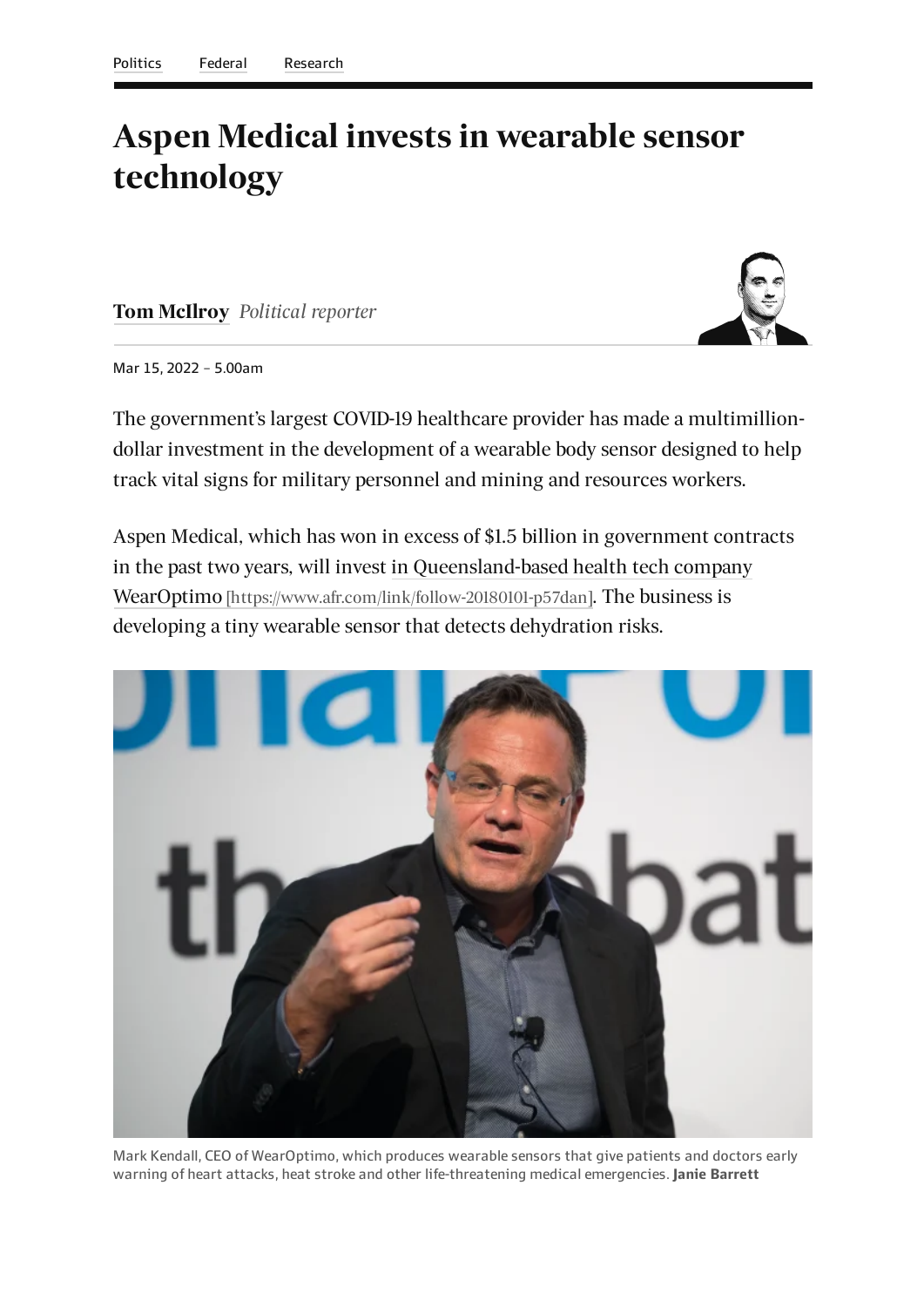Smaller than a 50 cent coin, it is applied directly to the skin and is designed to be worn in the field. The product is pitched at employers concerned about safety and optimal performance of their teams and can be applied anywhere on the body.

WearOptimo was incorporated in 2018, as part of the Australian National University's innovation program. The program was established to help entrepreneurial academics around the country to successfully commercialise intellectual property, including with corporate funding assistance.

Founder and chief executive Mark Kendall said the new deal consists of an initial funding round, and an ongoing agreement for Aspen Medical's participation in the development, field trials, refinement, commercialisation and distribution.

<span id="page-1-0"></span>

**RELATED QUOTES**

<span id="page-1-1"></span>"We look forward to working closely with Aspen and its clients to assist in the accelerated development and commercialisation of the hydration Microwearable sensor.

"In addition to the capital, this partnership provides WearOptimo with the ability to test and refine our product and ensure appropriate take-up by the markets," Professor Kendall said.

## **Seismic shift**

WearOptimo is also speaking to other new investors.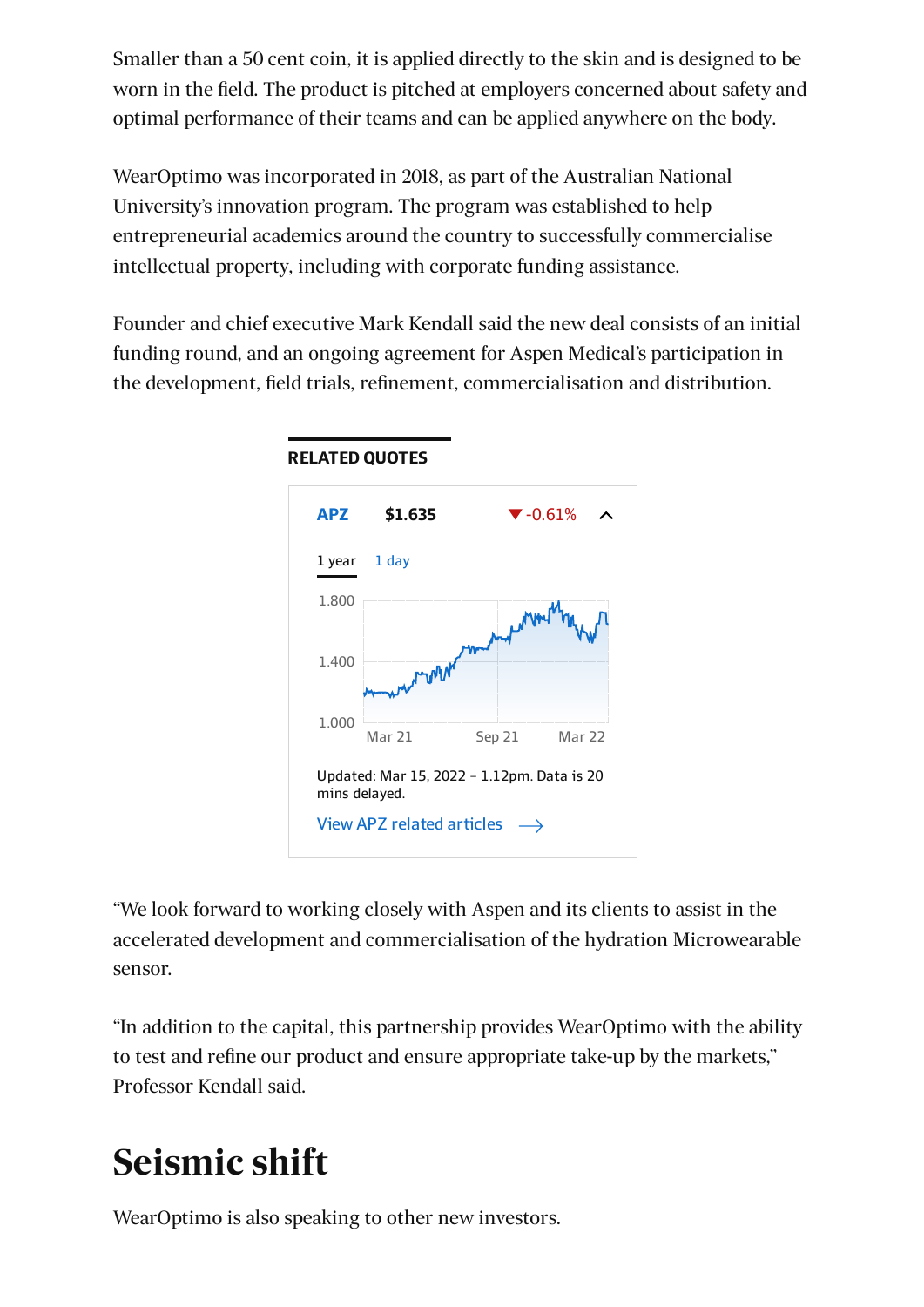"Because of ANU's commitment, how we are performing is not only a seismic shift from the past of university commercialisation of research and development, but its model, I also believe, should be of great interest for many parties, including government, to improve how things get done and to improve how others could be doing it."

Aspen Medical founder and executive chairman Glenn Keys welcomed Tuesday's announcement and collaboration with ANU.

"We are continually looking for ways that biotech can better serve our customers and the level of service we can provide them.

"The development of WearOptimo's hydration Microwearable sensor is an exciting prospect as this is an important issue for several of our clients who are focused on ensuring safety and optimal performance of their employees."

ANU vice-chancellor Brian Schmidt said commercialising intellectual property helped bring innovative products to market around the country.

"At ANU one of our key missions is to deliver innovation that improves the lives of Australians. WearOptimo is a perfect example of this, developing and delivering revolutionary healthcare technology that will potentially save lives.

"Our partnership with WearOptimo is an example of how universities and private companies can deliver the innovation our nation needs; taking ideas from the lab to the wider world and putting new technology in the hands of those who need it most."



## **RELATED**

**Aspen Medical, Docta ink \$1.3bn Indonesia healthcare deal** [https://www.afr.com/companies/healthcare-and-fitness/aspen-medical-docta](https://www.afr.com/companies/healthcare-and-fitness/aspen-medical-docta-ink-1-3bn-indonesia-healthcare-deal-20201111-p56dkv)ink-1-3bn-indonesia-healthcare-deal-20201111-p56dkv

Aspen Medical has established itself as a go-to company for delivering medical services in some of the world's most difficult environments, including hospitals in Iraq and Ebola clinics in West Africa. [\[https://www.afr.com/politics/federal/us-criticises](https://www.afr.com/politics/federal/us-criticises-australia-s-ebola-effort-20141110-11jgwx)australia-s-ebola-effort-20141110-11jgwx]

The company was a key player in Australia's COVID-19 response, including providing outbreak response and other medical services.